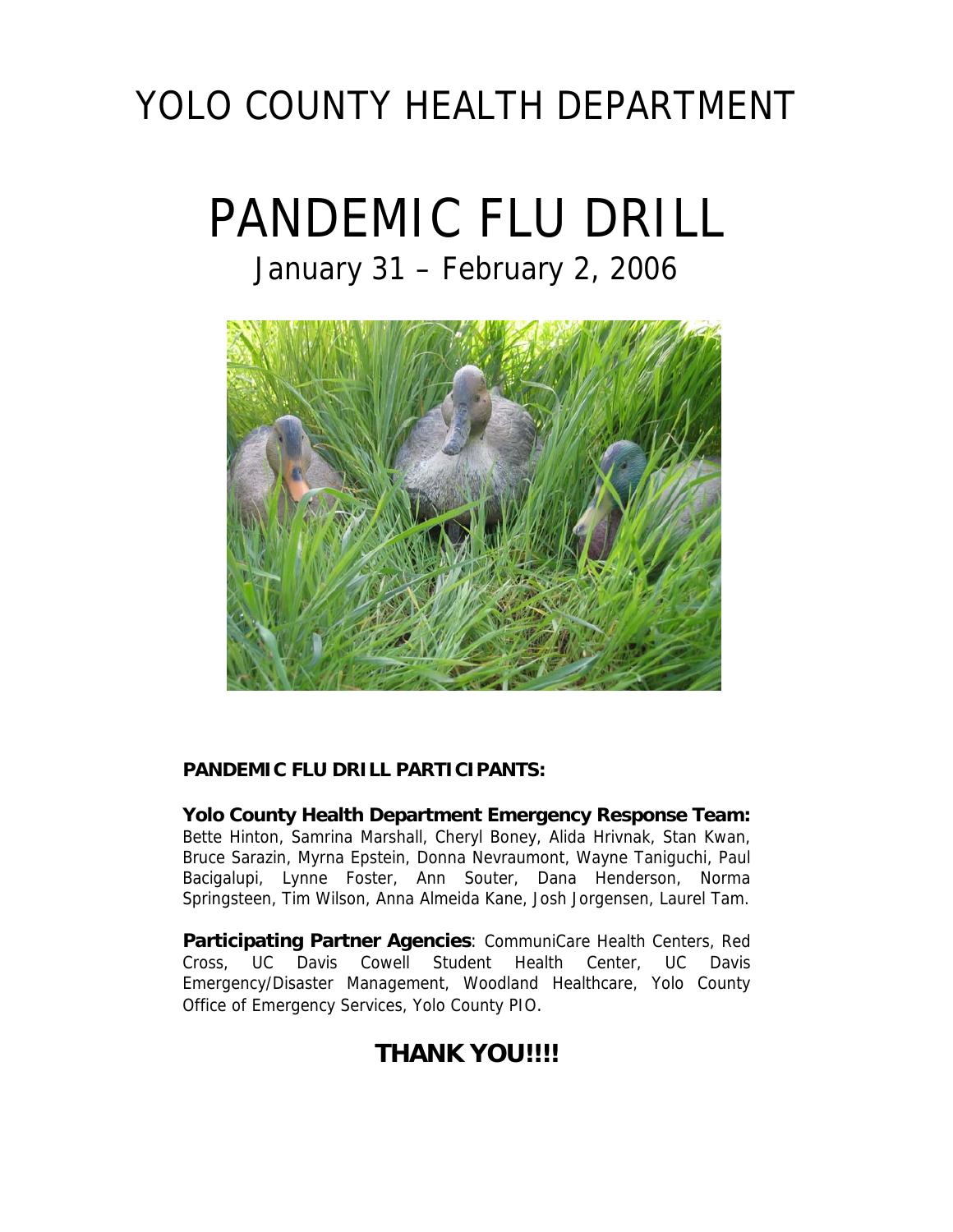## **BACKGROUND**



Concerns about the risk of an impending influenza pandemic or other large-scale disease outbreak are foremost in public health emergency planning. It is estimated that up to 35% of the population may become ill with more than 35,000 deaths in California depending on the infectivity of a pandemic influenza virus and its disease-causing potential. This level of disease activity would disrupt all aspects of society. In January 2006, The Yolo County Health Department conducted its second pandemic flu drill with the aim of further exercising and refining early pandemic response activities. Additional information regarding avian flu and public health emergency preparedness planning can be found at www.yolohealth.org.

## **Drill Goals and Objectives**

The drill was developed as an "applied table-top" with multiple Health Department units and partner agencies invited to simulate their actual response to a public health emergency, such as pandemic flu. The **goal** of the drill was to exercise and refine the Health Department's response to public health emergencies. For additional information or questions, about this drill, please contact Tim Wilson at (530) 666-8645.

The **objectives** of the drill were to exercise:

- Intra-/inter-agency communications and health alerting
- Intra-/inter-agency coordination of rapid disease detection response and control
- Laboratory response and timely facilitation of specimen testing
- Preparations for mass prophylaxis and/or vaccination

## **PLANNING & PREPARATION**

The following partner agencies were invited to play a role in drill planning and response activities: large community clinics, local hospitals, the university clinic and Office of Emergency Services.

- All health care providers and emergency response partners were notified through our Health Alert Network and were encouraged to respond and verify receipt of alerts.
- Activity log sheets were distributed to all participating partner agencies and Health Department personnel to document and time all drill-related activities and capture comments and suggestions to improve emergency response.
- Throughout the drill, phone calls to the Health Department from community members, media and health care providers were simulated in multiple languages to further document and refine responses.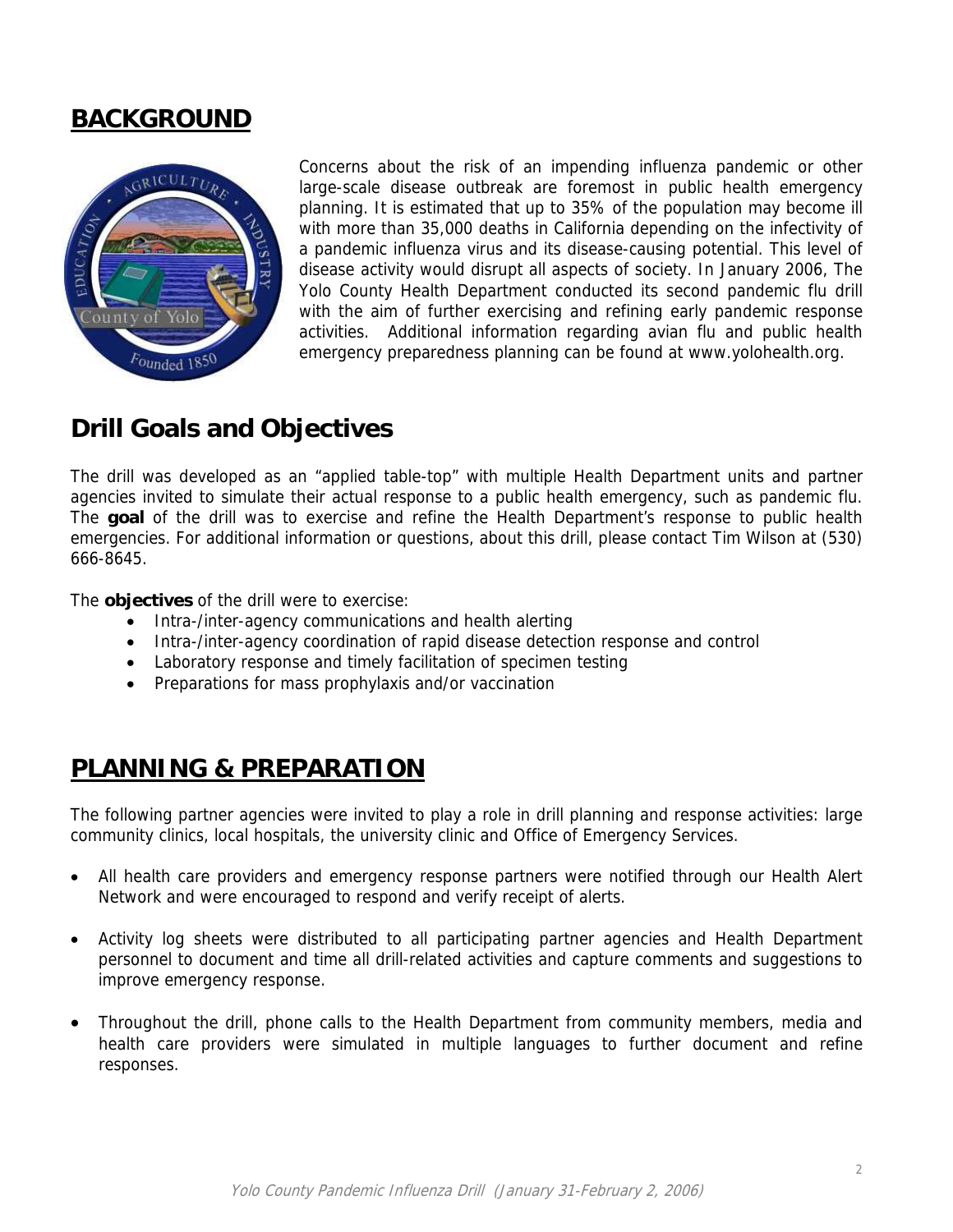## **DRILL SCENARIO & PUBLIC HEALTH RESPONSE**

#### **DAY 1**



**Scenario**: At 7:45am on January 31, 2006, the Health Officer received an alert through the California Health Alert Network (CAHAN) that the World Health Organization (WHO) had just confirmed two clusters of avian influenza (H5N1) illness in China (n=82) with an unknown number of deaths. Preliminary investigation suggested person-to-person transmission for most cases. No other cases were reported outside of China.

**Public Health Response**: The Health Officer convened the Emergency Response Team at 8:30 am to coordinate the Health Department's response. This Teams consists of representatives from several Health Department units, including Public Health Nursing, Public Health Laboratory, Environmental Health, Epidemiology, Emergency Preparedness, Health Education, as well as the Public Information Officer, Health Officer and Assistant Health Officer.

#### **DAY 2**

**Scenario**: On February 1, 2006, a CAHAN drill alert was received by all primary and secondary CAHAN personnel and by CAHAN coordinators in neighboring counties. The alert reported that avian influenza was now in the US. WHO confirmed several clusters of probable H5N1 illness in China, Vietnam and the US. The Centers for Disease Control and Prevention (CDC) and California Department of Health Services (CDHS) confirmed five known cases of avian influenza virus in the US: WA (2), NY (2), and CA (1). The



California case was a 21-year-old college student in San Diego. Early reports suggested that the virus had mutated and was now transmissible person-to-person.

**Public Health Response**: The Health Officer convened the Emergency Response Team at 8:30. Members were advised by the Health Officer that avian influenza cases could be expected any day now. Team members planned how to respond to and manage increased call volume, prepare staff and health care providers to rapidly identify and investigate cases and their contacts, and coordinate rapid dissemination of health information messages to providers, emergency response partners and the public.

#### **DAY 3**



At about 7:00am on Feb 2, 2006, the UC Davis Cowell Student Health Center called the Health Department to report a probable case of avian influenza as part of the drill. The call was transferred from County Communications to an on-call Environmental Health HAZMAT Specialist who contacted the Health Officer with the information. The case was a 19 year-old college student with recent travel history to China, severe respiratory illness, and flu symptoms with an ill family member hospitalized with H5N1 in Seattle. The young woman also tested positive for influenza A.

**Response Summary:** The Health Officer convened the Emergency Response Team immediately. Team members discussed the importance of continuing activities planned on Day 1 and Day 2 with anticipation of increased calls from the public. There was added discussion of preparing County employees for role as disaster workers, refining 12-hour shift procedures and increasing staff familiarity with NIMS and preparing for mass vaccinations and/or antiviral distribution.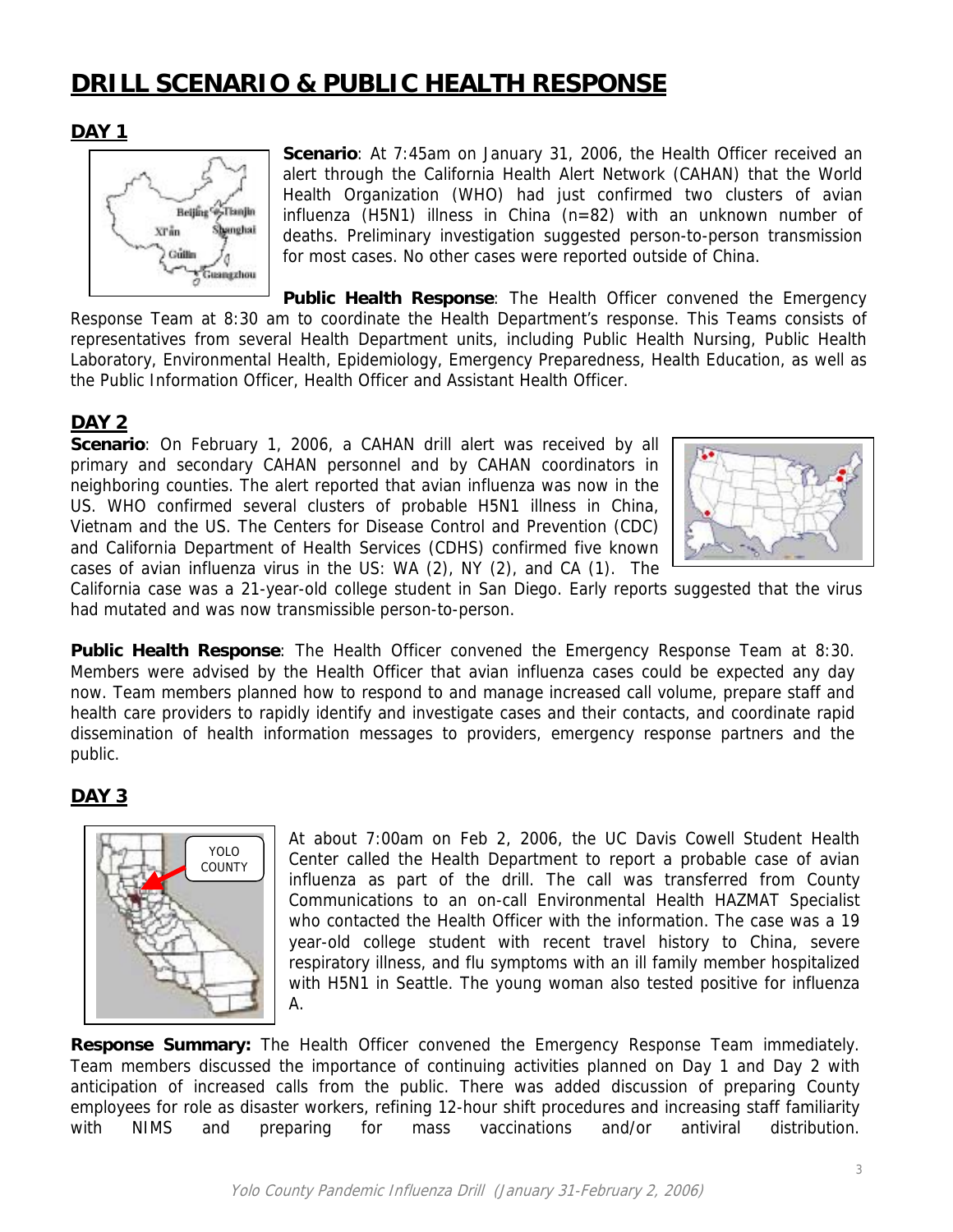| DRILL RESPONSE / ACTIVITIES FROM DAY 1 to DAY 3                                         |                                                                                                                                                                                                                                                                                                                                                                                                                                                                                        |                                                                                                                                                                                                                                                                                                                                                                                                                                                                  |                                                                                                                                                                                                                                                                                                           |                                                                                                                                                                                                                                                                                                                                              |                                                                                        |                                                                                                                                                                                                                                                                                                                                                                                                                                             |  |  |
|-----------------------------------------------------------------------------------------|----------------------------------------------------------------------------------------------------------------------------------------------------------------------------------------------------------------------------------------------------------------------------------------------------------------------------------------------------------------------------------------------------------------------------------------------------------------------------------------|------------------------------------------------------------------------------------------------------------------------------------------------------------------------------------------------------------------------------------------------------------------------------------------------------------------------------------------------------------------------------------------------------------------------------------------------------------------|-----------------------------------------------------------------------------------------------------------------------------------------------------------------------------------------------------------------------------------------------------------------------------------------------------------|----------------------------------------------------------------------------------------------------------------------------------------------------------------------------------------------------------------------------------------------------------------------------------------------------------------------------------------------|----------------------------------------------------------------------------------------|---------------------------------------------------------------------------------------------------------------------------------------------------------------------------------------------------------------------------------------------------------------------------------------------------------------------------------------------------------------------------------------------------------------------------------------------|--|--|
|                                                                                         | <b>Disease Surveillance &amp;</b><br><b>Response and Control</b>                                                                                                                                                                                                                                                                                                                                                                                                                       | <b>Communication:</b><br><b>Internal &amp; Inter-agency</b>                                                                                                                                                                                                                                                                                                                                                                                                      | Communication:<br><b>Public</b>                                                                                                                                                                                                                                                                           | Communication:<br><b>Health Care Providers</b>                                                                                                                                                                                                                                                                                               | Lab                                                                                    | <b>Mass Vaccination</b><br><b>Prophylaxis &amp; Supplies</b>                                                                                                                                                                                                                                                                                                                                                                                |  |  |
| Day 1:<br>Efficient<br>person-<br>to-person<br>transmiss<br>ion<br>reported<br>in China | Review Pandemic Flu Response<br>Plan, isolation/quarantine, avian flu<br>info, personal protective equipment,<br>mass vaccination plan<br>Prepare listing of additional health<br>department staff to assist with<br>pandemic flu response                                                                                                                                                                                                                                             | Team convene<br>Review Team communication plan (schedule<br>updates, update Team emergency contacts)<br>• Update health dept staff, key County &<br>partner agencies; advise to prepare for<br>emergency at home<br>Advise managers/supervisors (M/S) to<br>review staff activities for coming weeks,<br>prepare to cancel/reschedule meetings,<br>vacation, etc, suspend leave for M/S<br>Prepare to manage/disseminate updates to<br>staff and health partners | Organize &<br>disseminate public<br>information as needed;<br>coordinate with County<br>PIO, State PIO, media                                                                                                                                                                                             | Organize / disseminate<br>avian flu information to<br>health care providers re:<br>surveillance, infection<br>control, treatment<br>Coordinate with PIO.<br>Nursing, Epi and CAHAN<br>Frequent review of Epi-<br>X/CDC and CAHAN web<br>sites for updated<br>materials and guidance<br>Phone call to infection<br>control coord. & hospitals | Reviewed<br>supplies<br>Sent<br>specimen<br>collection<br>information<br>to local labs | Contact local hospitals, CA<br>Dept of Health Services<br>(CDHS): check Tamiflu<br>availability<br>Review/re-stock emergency<br>supply inventory as needed<br>Check sources about possibility<br>of rapid fit testing of respiratory<br>mask; ensure potential<br>investigators have been fit<br>tested<br>Review staffing for possible<br>mass prophylaxis                                                                                 |  |  |
|                                                                                         | <b>Continuing Activities from Day 1</b>                                                                                                                                                                                                                                                                                                                                                                                                                                                |                                                                                                                                                                                                                                                                                                                                                                                                                                                                  |                                                                                                                                                                                                                                                                                                           |                                                                                                                                                                                                                                                                                                                                              |                                                                                        |                                                                                                                                                                                                                                                                                                                                                                                                                                             |  |  |
| Day 2:<br><b>Avian Flu</b><br>cases<br>detected<br>in U.S.                              | Review isolation/quarantine<br>procedures, discuss with County<br>Counsel<br>Ensure investigation tools are<br>available: questionnaire, phone lines,<br>phone triage<br>• Contact OES re: recruiting<br>volunteers to field phone calls<br>Identify phone lines dedicated to<br>receiving incoming staff calls                                                                                                                                                                        | • Update OES: OES placed EOC on standby,<br>requested to keep fire, law, tribe, city<br>managers, Red Cross informed<br>Continue updating all personnel, key partner<br>agencies, including Mental Health Response<br>Team (ADMH)<br>Advise managers/supervisors to cancel<br>upcoming meetings and reassign HD staff<br>Schedule Team meetings twice daily<br>Set-up and test 1-800 teleconferencing<br>capability for communication with partner<br>agencies   | Prepare & disseminate<br>public information<br>materials (phone<br>scripts for clerical staff,<br>press releases, etc)<br>Prepare for press<br>conference (PIO,<br>Nursing)<br>Update HD website<br>Coordinate messages<br>with city gov'ts,<br>business community                                        | Fax alert to health care<br>providers re: infection<br>control, specimen testing,<br>prophylaxis<br>Identify phone lines for<br>incoming calls from<br>health care providers                                                                                                                                                                 | Field calls<br>from labs re:<br>specimen<br>submission                                 | Convene Nurses to review<br>emergency supplies, NIMS,<br>Nursing role in a disaster<br>Just-in-time training for Health<br>Ed. staff re: NIMS/SEMS and<br>roles in mass prophylaxis clinics<br>Consolidate staff & resources<br>from satellite sites<br>Contact mass vaccination clinic<br>sites; determine if facilities are<br>available $<$ 24 hrs<br>Contact persons already<br>identified as subject experts<br>regarding availability |  |  |
|                                                                                         | Continuing Activities from Day 1 and Day 2                                                                                                                                                                                                                                                                                                                                                                                                                                             |                                                                                                                                                                                                                                                                                                                                                                                                                                                                  |                                                                                                                                                                                                                                                                                                           |                                                                                                                                                                                                                                                                                                                                              |                                                                                        |                                                                                                                                                                                                                                                                                                                                                                                                                                             |  |  |
| Day 3:<br>Avian flu<br>cases<br>reported<br>in Yolo<br>County                           | <b>Contact University Health Center</b><br>and confirm case status<br><b>Begin case/contact investigation</b><br>Coordinate just-in-time disease<br>investigation training for Health<br><b>Education staff</b><br>Assess surge capacity needs<br>(disease investigators, PHN,<br>epidemiologists, phones)<br>• Consult with CDHS, subject matter<br>experts, regional epidemiologists,<br>regional public health nursing<br>personnel as needed<br>Plan for social distancing actions | • Alert State Health Department, neighboring<br>counties<br>Request Board of Supervisors to declare<br>state of emergency<br>Dept Operations Center (DOC) activated<br>Health Dept functions through SEMS/NIMS<br>Prepare staff for 12 hour shifts (assign<br>backups, begin scheduling)<br>CAHAN alert to all staff, key County<br>personnel, emergency response partner<br>agencies<br>• Review of Team communication plan-<br>schedule Team updates as needed | Continue phone triage,<br>update scripts, recruit<br>and train volunteers<br>Coordinate press<br>releases, press<br>conferences and press<br>updates (coordinate<br>messages with County<br>PIO, State PIO)<br>Updated HD website<br>with web links and 1-<br>800 phone info<br>Assure regular<br>updates | CAHAN alert to health<br>care providers and<br>emergency response<br>partners with plan to<br>send regular updates and<br>health guidance<br>Assure regular updates<br>and guidance                                                                                                                                                          | Coordinate<br>specimen<br>transport to<br>State Lab in<br>Richmond                     | Set up Tamiflu prioritization<br>team                                                                                                                                                                                                                                                                                                                                                                                                       |  |  |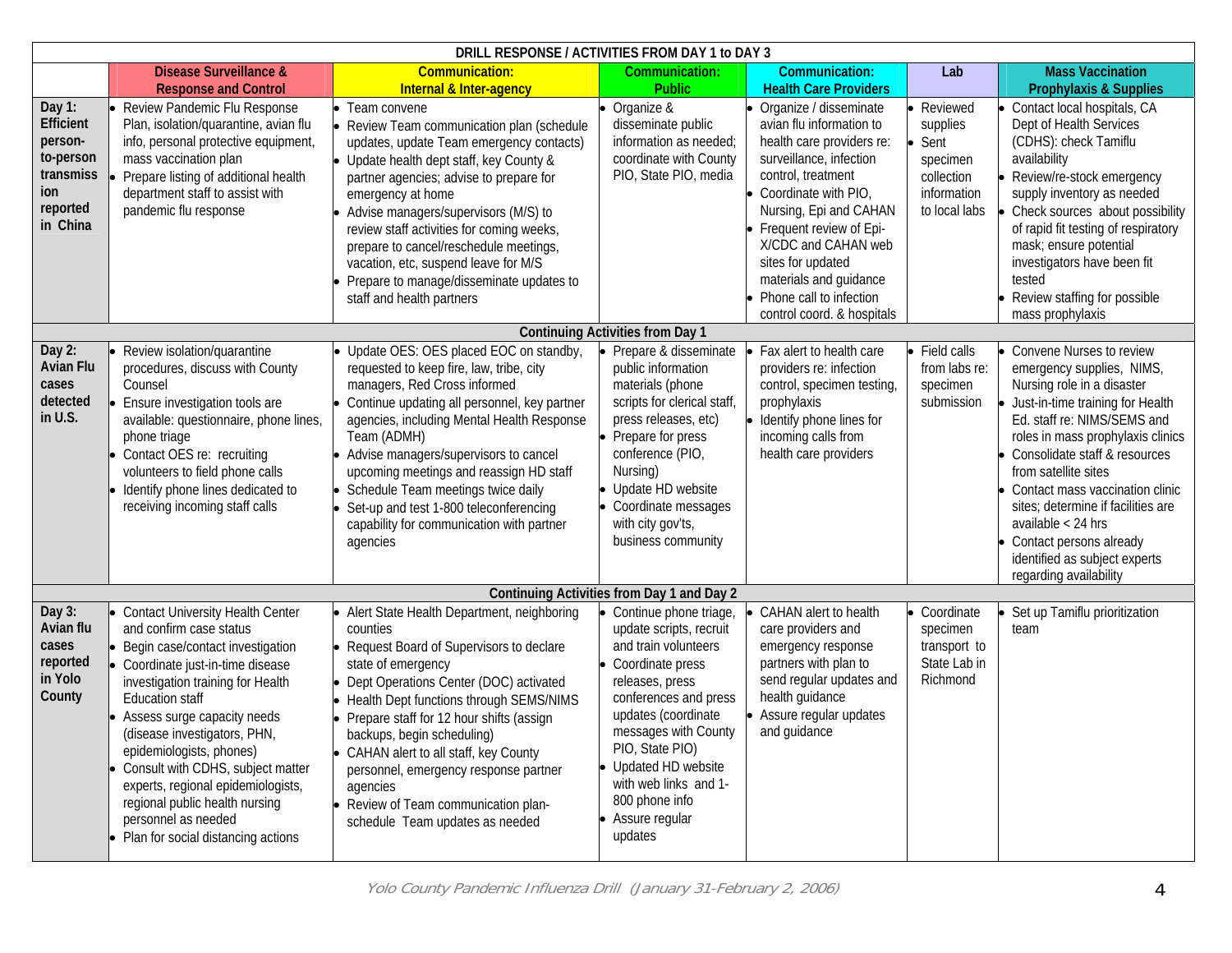## **LESSONS LEARNED**

1) COMMUNICATE \* COMMUNICATE \* COMMUNICATE

Intra-agency: Need to update all staff throughout the day (by email, phone, in-person) to avoid duplication of effort and strengthen the response. Team updates were scheduled each day of the drill. Daily Emergency Response Team meetings were crucial to keep all units informed and on task.

Inter-agency: It is essential to have a clear plan to update our medical providers, emergency response and government partners on a regular basis

Public: Same with the public - need a clear plan to provide regular updates to the public and business community

- 2) COORDINATE ALL PUBLIC INFORMATION THROUGH THE PUBLIC INFORMATION OFFICER With so much information passing through the Health Department in the form of CAHAN alerts, press releases, guidance to health care providers, web site updates, etc. coordination of information through the PIO is vital in getting consistent and accurate information out.
- 3) DRILL and TRAIN for EMERGENICIES regularly

Specific aspects of public health emergency response were identified as areas requiring future training and planning (e.g., disease investigation, communications) in the near future. An increased level of understanding of Health Department roles in a public health emergency was observed and expressed by participants. There is a need for a designated person in charge of training plans and respiratory fit testing.

- 4) TAKE ACTION ON LESSONS LEARNED Working groups should be established to focus on areas identified in the drill as needing more work. Lead persons/units must be identified to address areas that need improvement. Timelines for completion should be defined.
- 5) KNOW WHERE ALL WRITTEN RESOURCES ARE LOCATED Written resources need to be regularly updated and easily accessible

### **What Went Well:**

- Good internal communications/notifications through daily Team briefings, phone, email and CAHAN and scheduled Emergency Response Team updates
- Good communication with key partners
- Good documentation of activities by staff
- Good organization of available avian flu information ahead of time
- Good communication with state/regional colleagues (CCLHO, PIO, Lab, Nursing, Epi),
- Good interaction with media (newspaper played along with the PIO)
- Good legal authority primer PowerPoint shared with Team
- Health Department personnel emergency contact information is routinely updated every 6 months, so was current at time of drill
- County Counsel familiar with isolation and quarantine regulations and willing to assist
- Mass vaccination Points of Distribution (PODS) reported they would be available to set up clinics within 24 hours if needed
- Good teamwork of multiple decisions in mock emergency situation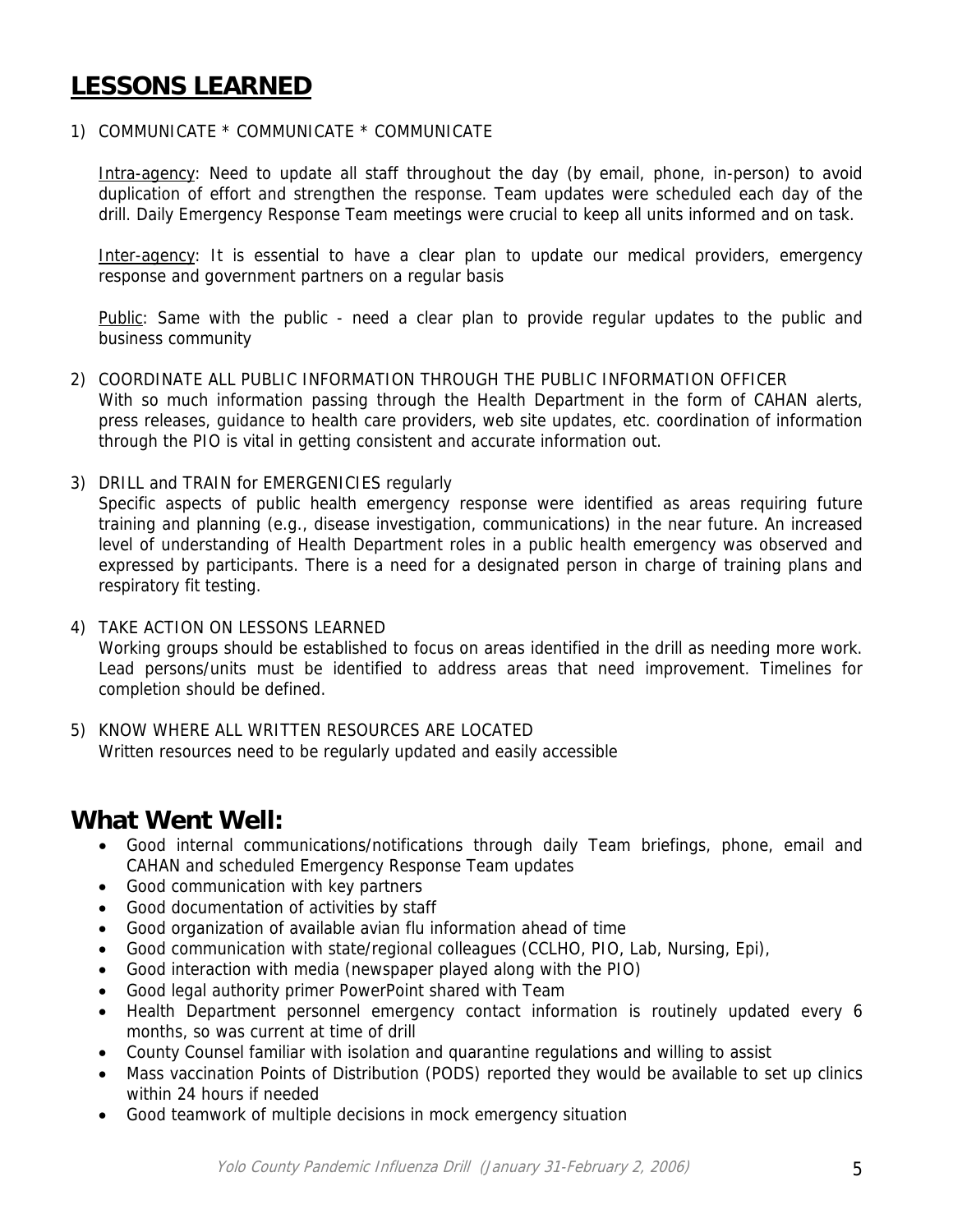## **What Gaps We Uncovered:**

#### **TRAINING**

- Incorporate "disaster worker" roles and responsibilities in County's new employee orientation
- Review NIMS and DOC roles and responsibilities annually for Health Department staff (planned June '06)
- Develop "just-in-time" training and materials (handbook, job aid sheets) for disease investigators, clinic managers with annual training
- Train staff on redundant communications equipment annually (Done March '06)
- Cross train with Red Cross, mental health, and other medical and emergency response partners
- Timeline for future drills: get input from HD staff regarding needs and deficiencies
- Training should involve role-playing and interactive training
- Suggestion for future drills: small group role playing ("socio dramas")

#### **COMMUNICATIONS**

- Phone triage needs to be worked out (who is lead?, surge? scripting?)
- Phone logistics: status of 1-800 number, look into voice recording to route calls
- Make sure persons answering phones routinely have updated bilingual translator lists
- Make sure all staff needing cell phones have them and develop plan to distribute them
- Health Alerting Network: resolve provider contact info issues (clinic contacts? email? phone? how do we keep updated?); update CAHAN contact info
- Identify lines dedicated to incoming staff calls and calls from health care providers
- Confirm key personnel (PIO, HO) have identified backups and that backups have access to all necessary resources and contact information
- Do anything special for businesses? Special populations (pregnant women, children)
- Clarify procedure for health alerting: (ie. routine advisories, Public Health newsletter, health alerts) – identify person responsible for updating health alert contact lists, decide who goes onto which list

#### **SUPPLIES AND PERSONAL PROTECTIVE EQUIPMENT**

- Refine materials: emergency log sheets, forms, scripts, templates
- Nursing Emergency Kits: make sure nursing bags are complete, identify person responsible for reviewing supplies
- Inventory re-stock, update, rotate (Nursing bags, HRSA supplies, etc.)
- Personal Protective Equipment- need to: establish plan for annual fit testing, acquire better fitting masks, plan for alternative ways to fit-test in emergency and in the field

#### **OTHER**

- Need to work out 12-hour shift issues/procedures (literature search are there ideal shifts?)
- Remind other County departments to prepared for 12 hour shifts
- Address worker safety issues, basic food and supplies for employees
- Tracking: prepare for tracking cases, contacts, isolation/quarantine, mass vaccination
- Set up subgroup to work through prioritization of limited anti-virals or vaccine dissemination (review State and Federal guidelines and updates)